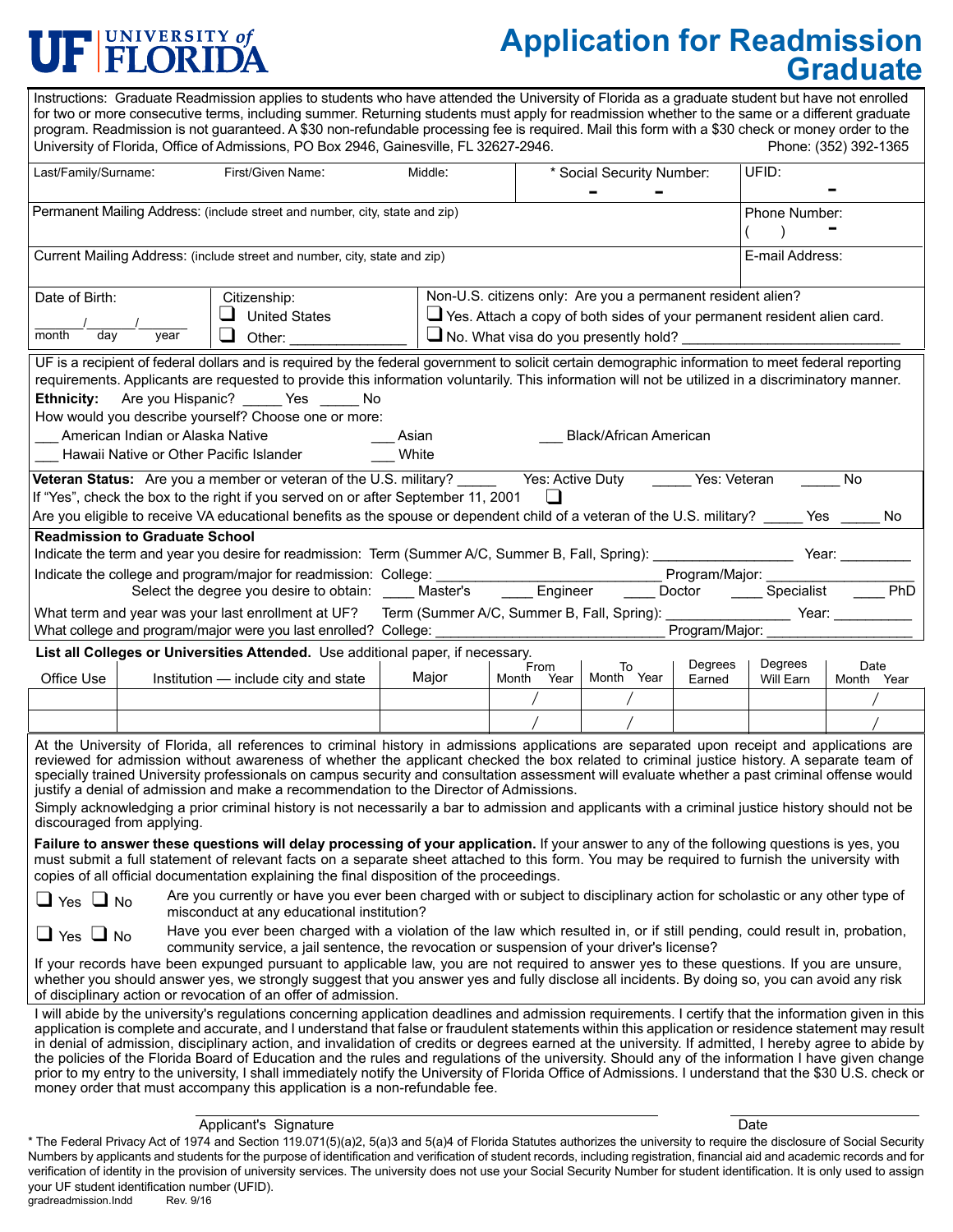

### **Florida Residency Declaration for Tuition Purposes**

A Florida "resident for tuition purposes" is a person who has, or a dependent person whose parent or legal guardian has, established and maintained legal residency in Florida for at least twelve (12) consecutive months preceding the first day of classes of the term for which Florida residency is sought. Residence in Florida must be a bona fide domicile rather than for the purpose of maintaining a residence incident to enrollment at an institution of higher education. To qualify as a Florida resident for tuition purposes, you must be a U.S. citizen, a foreign national in a nonimmigrant visa classification that grants you the legal ability to establish a bona fide domicile in the United States, a permanent resident alien, parolee, asylee, Cuban-Haitian entrant, or legal alien granted indefinite stay by the U.S. Citizenship and Immigration Services. Other persons not meeting the twelve-month legal residence requirements may be classified as Florida residents for tuition purposes only if they fall within one of the limited special categories authorized by the Florida Legislature pursuant to section 1009.21, Florida Statutes. All other persons are ineligible for classification as a Florida "resident for tuition purposes." Living in or attending school in Florida will not, in itself, establish legal residence. Students who depend upon out-of-state parents for support are presumed to be legal residents of the same state as their parents. Residency for tuition purposes requires the establishment of legal ties to the state of Florida. A student must verify that the student has broken ties to other states if the student or, in the case of a dependent student, his or her parent has moved from another state.

#### **PLEASE PRINT if submitting hard copy.**

| Name of Student:           |                |                    |                      | UFID    |                |                |
|----------------------------|----------------|--------------------|----------------------|---------|----------------|----------------|
| Student is a:              | □ U.S. Citizen | □ Non-U.S. Citizen | □ Permanent Resident | コ Other | Date of Birth: |                |
| Alien Registration Number: |                |                    | <b>Issue Date:</b>   |         |                | Visa Category: |

*All non-U.S. citizen students seeking classification as a Florida resident for tuition purposes are required to submit documentation of their legal status in the United States as issued by the United States Citizenship and Immigration Services office.*

#### **NON-FLORIDA RESIDENT**

I do not qualify as a Florida resident for tuition purposes for the term for which this application is submitted. I understand that should I qualify for a future term, it will be necessary for me to submit an updated Residency Declaration while providing prescribed, supporting documentation to substantiate as "reclassification" of my status. I understand being classified as a non-Florida resident will not exclude me from the possibility of receiving a waiver to cover part or all of the out-of-state fee as defined in s. 1009.26, Florida Statutes. Submission of an updated Residency Declaration must occur prior to the beginning of the term for which residency is sought. I do not have to complete any further portion of this form except for the signing below.

| Student Name:                              | JFIL<br>ᄟ |
|--------------------------------------------|-----------|
| Signature of Student: (Electronic or ink): | Date:     |

#### **TO BE COMPLETED BY THE STUDENT SEEKING FLORIDA RESIDENCY FOR TUITION PURPOSES:**

I qualify as a resident for tuition purposes, as defined by s. 1009.21, Florida Statutes, for the term for which this application is submitted. I understand that it will be necessary for me to present evidence of residency for tuition purposes, supporting my claim as a Florida resident for tuition purposes. I have read the residency information on qualifying as a dependent or independent student, and declare that: (*select one of the options below*):

- □ I am a dependent student, as defined by s. 1009.21(1)(a), Florida Statutes, in that I am eligible to be claimed as a dependent under the federal income tax code by the claimant below. The claimant is my "parent" as defined by s. 1009.21(1)(f), Florida Statutes, (i.e., either or both parents of the student, any guardian of a student, or any person in a parental relationship to the student). My parent has maintained legal residence in Florida for at least the past 12 consecutive months. As defined by section 1009.21(1)(d), Florida Statutes, "'legal resident' or 'resident' means a person who has maintained his or her residence in this state for the preceding year, has purchased a home which is occupied by him or her as his or her residence, or has established a domicile in this state pursuant to s. 222.17." A copy of your parent's tax return may be requested to establish dependence.
- I am an independent person who has maintained legal residence in Florida for at least the past 12 consecutive months. I provide more than 50% of my own support. An independent student generally includes a person who is at least 24 years old, married, a graduate or professional student, a veteran, a member of the armed forces, a ward of the court, or someone with legal dependents other than a spouse, pursuant to the United States Department of Education for the purposes of federal financial aid eligibility. There may be limited cases where a person under the age of 24 years old may qualify as an independent student. Such students will be required to verify independence (*including financial independence.*) A copy your tax return may be requested to establish independence.
- $\Box$  I meet residency requirements through one of the Qualifications by Exception below (check appropriate exception):

| <b>TERM OF APPLICATION: (check one):</b> | $\square$ FALL | □ SPRING | □ SUMMER | YEAR:20 |  |
|------------------------------------------|----------------|----------|----------|---------|--|
|------------------------------------------|----------------|----------|----------|---------|--|

#### **QUALIFICATION BY EXCEPTION** *(to be completed by the student)*

As provided in s. 1009.21, Florida Statutes, I qualify for residency based on the following permitted exception (documentation required):

- I am a qualified beneficiary under the terms of the Florida Prepaid College Program (s. 1009.98, Florida Statutes.) (*Required: Copy of Florida Prepaid Recipient card*)
- I am married to a person who has maintained legal residence in Florida for at least the past 12 consecutive months. I now have established legal residence and intend to make Florida my permanent home. (*Required: Copy of marriage certificate and/or other documents required to establish residency.*)
- □ I was previously enrolled at a Florida state postsecondary institution and classified as a Florida resident for tuition purposes. I am transferring to another Florida state postsecondary institution within 12 months of the previous enrollment.
- □ I was previously enrolled at a Florida state postsecondary institution and classified as a Florida resident for tuition purposes. I abandoned my Florida domicile less than 12 months ago and am now re-establishing Florida legal residence.
- □ Active duty members of the Armed Services of the United States residing in this state and their spouses and dependent children, and active drilling members of the Florida National Guard. (*Required: Copy of military orders or DD2058 showing home of record*)
- □ Active duty members of the Armed Services of the United States and their spouses and dependents attending a Florida College System institution or state university within 50 miles of the military establishment where they are stationed, if such military establishment is within a county contiguous to Florida. (*Required: Copy of military orders*)
- □ United States citizens living on the Isthmus of Panama who have completed 12 consecutive months of college work at the Florida State University Panama Canal Branch, and their spouses and dependent children. (*Required: Copy of marriage certificate or proof of dependency.*)
- □ Full-time instructional and administrative personnel employed by state public schools and institutions of higher education and their spouses and dependent children. (*Required: Employment verification*)
- Students from Latin America and the Caribbean who receive scholarships from the federal or state government. Any student classified pursuant to this paragraph shall attend, on a full-time basis, a Florida institution of higher education. (*Required: Proof of scholarship and Latin America or Caribbean residency*) continued 4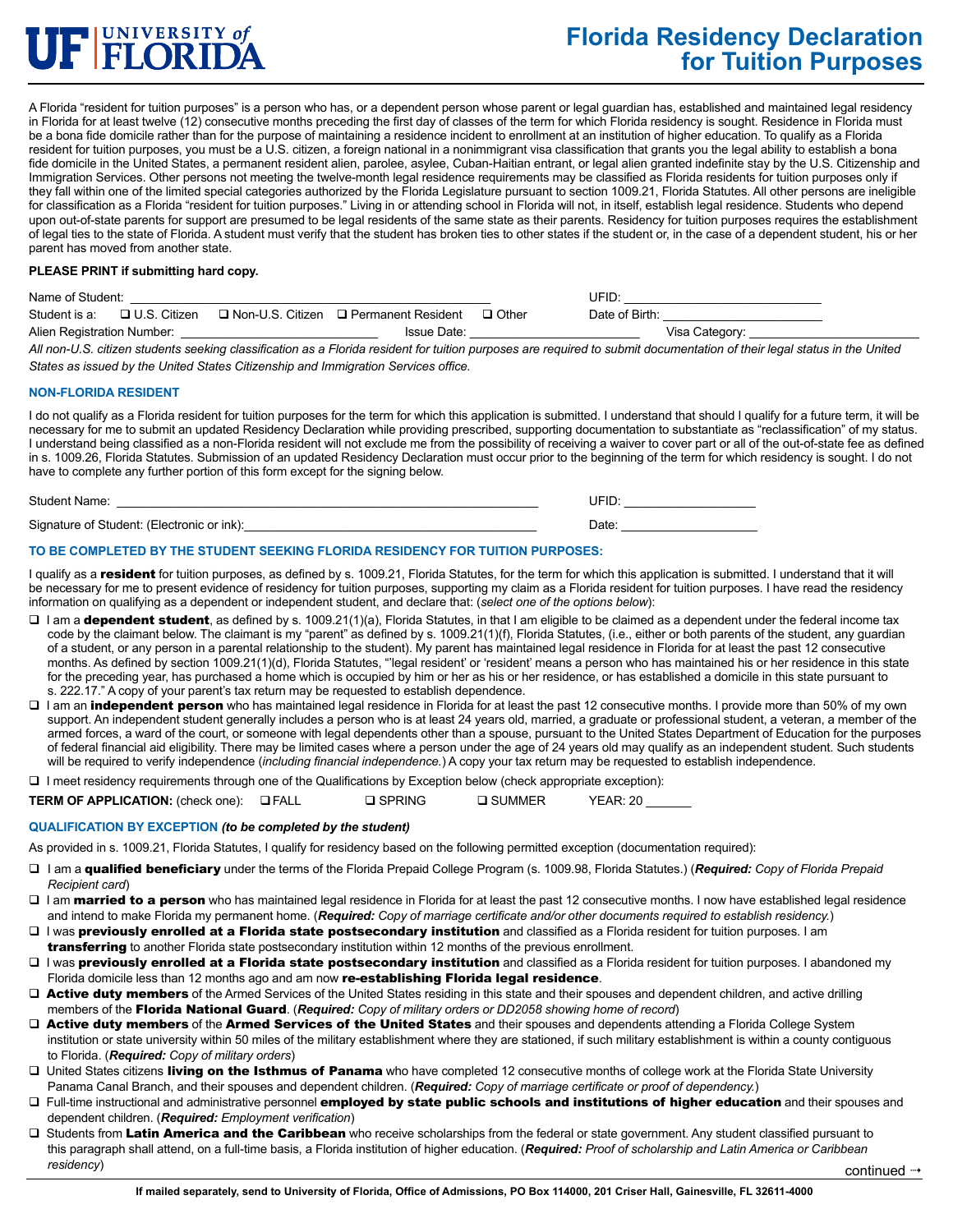

- Southern Regional Education Board's Academic Common Market graduate students attending Florida's state universities. (*Required: Certification letter from State Academic Common Market Coordinator*)
- $\Box$  Full-time employees of state agencies or political subdivisions of the state when the student fees are paid by the state agency or political subdivision for the purpose of job-related law enforcement or corrections training. (*Required: Employment verification/payment agreement*)
- McKnight Doctoral Fellows and Finalists who are United States citizens. (*Required: Verification from graduate studies*)
- □ United States citizens living outside the United States who are teaching at a Department of Defense Dependent School or in an American International School and who enroll in a graduate level education program that leads to a Florida teaching certificate. (*Required: Proof of enrollment in graduate [program for FL teaching certificate*)
- □ Active duty members of the Canadian military residing or stationed in this state under the North American Air Defense (NORAD) agreement, and their spouses and dependent children, attending a Florida College System institution or state university within 50 miles of the military establishment where they are stationed. (*Required: Proof of active duty membership for specified purpose*)
- D Active duty members of a foreign nation's military who are serving as liaison officers and are residing or stationed in this state, and their spouses and dependent children, attending a Florida College System or state university within 50 miles of the military establishment where the foreign liaison officer is stationed. (*Required: Proof of active duty membership for specified purpose*)

#### **TO BE COMPLETED BY THE CLAIMANT/PERSON CLAIMING FL RESIDENCY**:

NOTE: If the student is a **dependent**, the parent is the claimant and will complete this section and provide evidence of residency supporting the claim. If the student is **independent**, the student is the claimant and will complete this section and provide evidence of residency supporting the claim. No single document shall be conclusive in establishing residency. Additional documentation, other than what is prescribed, may be requested in some cases. All documentation provided is subject to verification. Evidence of ties to another state may result in denial of Florida residency for tuition purposes.

Claimant/Name of Person Claiming FL Residency:

Claimant's Relationship to Student: \_\_\_\_\_\_\_\_\_\_\_\_\_\_\_\_\_\_\_\_\_\_\_\_\_\_\_\_\_\_\_\_\_\_\_\_\_\_\_\_\_\_\_\_\_\_\_\_\_\_\_\_\_\_\_\_\_\_\_\_\_\_\_\_\_\_\_\_\_

Claimant's Address:

Telephone Number:

Date Claimant began establishing legal FL residence (if upon birth, enter birthdate):

#### **PROVISION OF DOCUMENTS TO SUPPORT CLAIM OF FLORIDA RESIDENCY**

Per s. 1009.21(3)(c), Florida Statutes, the residency determination must be documented by the submission of written or electronic verification that includes two or more of the documents identified below. No single piece of evidence shall be conclusive.

#### A. Claimant must provide at least one of the following of his/her personal documentation:

- □ Florida voter's registration card number: service and substitution of the late: the late: the late: the late:
- Florida driver's license number:\_\_\_\_\_\_\_\_\_\_\_\_\_\_\_\_\_\_\_\_\_\_\_\_\_\_\_\_\_\_\_\_\_ Original Issue Date:\_\_\_\_\_\_/\_\_\_\_\_\_/\_\_\_\_\_\_ Current Issue Date: \_\_\_\_/\_\_\_\_\_/\_\_\_\_\_
- Florida State identification card number:\_\_\_\_\_\_\_\_\_\_\_\_\_\_\_\_\_\_\_ Original Issue Date:\_\_\_\_\_\_/\_\_\_\_\_\_/\_\_\_\_\_\_ Current Issue Date: \_\_\_\_/\_\_\_\_\_/\_\_\_\_\_
- Florida vehicle registration number:\_\_\_\_\_\_\_\_\_\_\_\_\_\_\_ Original Issue Date:\_\_\_\_\_\_/\_\_\_\_\_\_/\_\_\_\_\_\_\_ Current Issue Date: \_\_\_\_\_\_/\_\_\_\_\_\_\_/\_\_\_\_\_\_\_
- Proof of permanent home in Florida occupied as primary residence for 12 consecutive months prior to the student's enrollment. (*Required: Document such as a deed or other evidence of title to property used as primary residence, a homeowner's policy, a title insurance policy, evidence of a property tax payment on the primary residence, multiple leases reflecting a Florida address, or a lease of multiple years' duration*)
- Proof of a homestead exemption in Florida. (**Required:** *Document from the county tax collector demonstrating the application of a homestead exemption to the claimant's primary residence*)
- □ Official transcripts from a Florida high school for multiple years (2 or more years), if the Florida high school diploma or GED® was earned within the last 12 months. Dates of Attendance:\_\_\_\_\_\_\_\_\_\_\_\_\_\_\_\_\_\_\_\_\_ Graduation Date: \_\_\_\_\_\_/\_\_\_\_\_\_/\_\_\_\_\_\_\_). (**Required:** *Transcript*)
- Proof of permanent full-time employment in Florida for at least 30 hours per week for a 12-month period. (**Required:** *Pay stubs or W-2 form for past 12 consecutive months and/or verification from employers, and/or an IRS 1099 with verification of employment for the past 12 consecutive months from an employer*)

#### B. Claimant may provide one or more documents from the following categories to demonstrate residency in Florida (*to be used in conjunction with one document from above*):

- □ Declaration of domicile in Florida in accordance with s. 222.17, Florida Statutes
- $\Box$  Florida professional or occupational license  $\Box$  Florida incorporation
- Document evidencing family ties in Florida
- $\Box$  Proof of membership in a Florida-based charitable or professional organization
- $\Box$  Any other documentation that supports your request for resident status, including, but not limited to, utility bills and proof of 12 consecutive months of payments; a lease agreement and proof of 12 consecutive months of payments; or an official state, federal, or court document evidencing legal ties to Florida.

#### *RESIDENCY DECLARATION:*

I, the undersigned, hereby declare that I have read the foregoing document and that the facts stated in it are true and further affirm the authenticity of the information provided on all pages of this Residency Declaration. I understand that any false or misleading information on this Residency Declaration, or provided in support of this Residency Declaration, will subject me to penalties pursuant to section 837.06, Florida Statutes, for making a false statement. I give permission for the institution to review or examine any and all documents and records, including those accessible electronically, which may assist in support of my status as a Florida resident for tuition purposes.

| Student Name (Please Print):               | UFID: |
|--------------------------------------------|-------|
| Claimant Name (if not the Student):        |       |
| Signature of Claimant (Electronic or ink): | Date: |